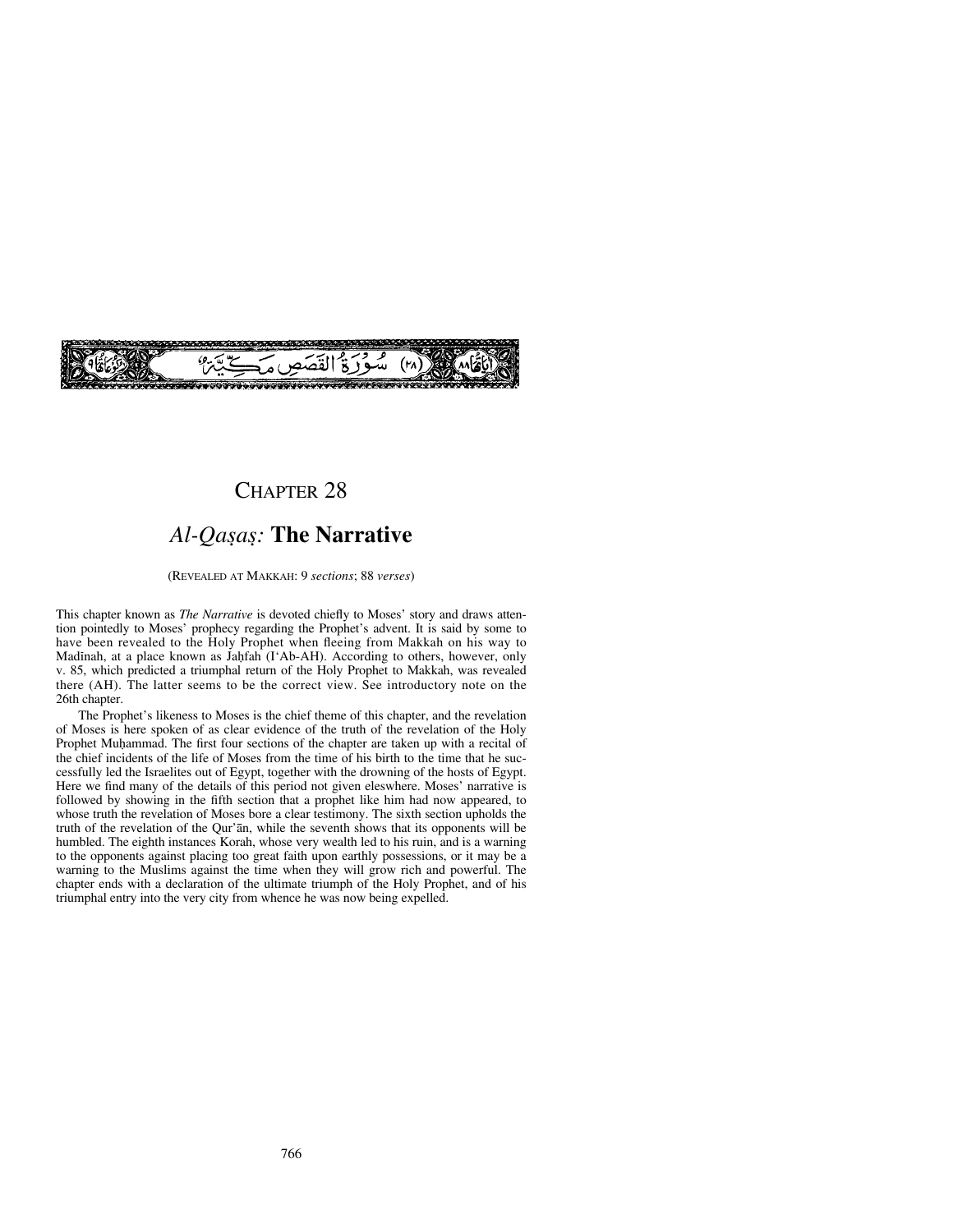## SECTION 1: **History of Moses**

In the name of Allåh, the Beneficent, the Merciful.

**1** Benignant, Hearing, Knowing God!*<sup>a</sup>*

**2** These are the verses of the Book that makes manifest.

**3** We recite to thee the story of Moses and Pharaoh with truth, for a people who believe.

**4** Surely Pharaoh exalted himself in the land and made its people into parties, weakening one party from among them;<sup>*a*</sup> he slaughtered their sons and let their women live. Surely he was one of the mischief-makers.

**5** And We desired to bestow a favour upon those who were deemed weak in the land, and to make them the leaders, and to make them the heirs,*<sup>a</sup>*

**6** And to grant them power in the land, and to make Pharaoh and Håmån and their hosts see from them what they feared.*<sup>a</sup>*

بِسْعِ اللهِ الدَّحْسِسِٰ الزَّحِيمُون  $0\leq \frac{1}{2}$ تِلْكَ ايْتُ الْكِتْبِ الْمُبِيِّنِ ۞ نَشْلُوْ ۚ عَلَيْكَ مِنْ تَيْمَا مُؤْلَّبِي وَ فِرْعَوْنَ بِالْجَقِّ لِقَوْمٍ بِگُؤْمِنُوْنَ ۞ إِنَّ فِرْعَوْنَ عَلَا فِي الْأَكْرَضِ وَ جَعَلَ آهُلَهَا شِيَعًا يَسْتَضْعِفُ طَآيِفَةً مِّنْهُمْ يُكَابِّحُ آبْنَآءَهُمْ وَيَسْتَحْى نِسَآءَهُمْ إِنَّهُ كَانَ مِنَ الْمُفْسِدِينَ @ بِهِ فِيهِ أَنْ تَعْبَى عَلَى الَّيْ بِيَ اسْتَفْهِعِفُوْا فِي الْأَخْرَضِ وَ نَجْعَلَهُمْ أَيِتَنَةً وَنَجْعَلَهُمُ الُوْبِرِيْنِيْنَ ۞ رَ مَبَكِّنَ لَهُمْ فِى الْأَكْرَضِ دَنُرِيَ فِرْعِوْنَ وَهَأَمْنَ وَحُبُوْدَهُمَا مِنْهُمْ مَّاڪَأَنُوْا بحثی مُنْ قِرْبَ ۞

1*a.* See 26:1*a*.

<sup>4</sup>*a.* The two parties were the Israelites and the Egyptians, the latter being made the taskmasters of the former. This refers no doubt to the persecutions of the Muslims. The Quraish, the stronger party, wanted to crush the weaker party of the Muslims.

<sup>5</sup>*a.* By making them heirs is not meant that they would be made heirs to Pharaoh's possession, but heirs to a kingdom in the promised land of Canaan. And this refers also to the establishment of the kingdom of Islåm and the vanquishment of its persecutors.

<sup>6</sup>*a.* Håmån seems to have been a minister of Pharaoh. He is spoken of again in v. 8 and v. 38, and also in 29:39 and 40:24, 36. The Håmån spoken of in Esther 3:1 is a different person. Pharaoh and his counsellors feared that the Israelites, who were aliens in the land of Egypt, might one day become powerful and supreme in the land. Hence they oppressed and persecuted them in various ways. Yet the Divine intention was to bring about what Pharaoh feared. Even such was the Divine intention with regard to the persecuted Muslims.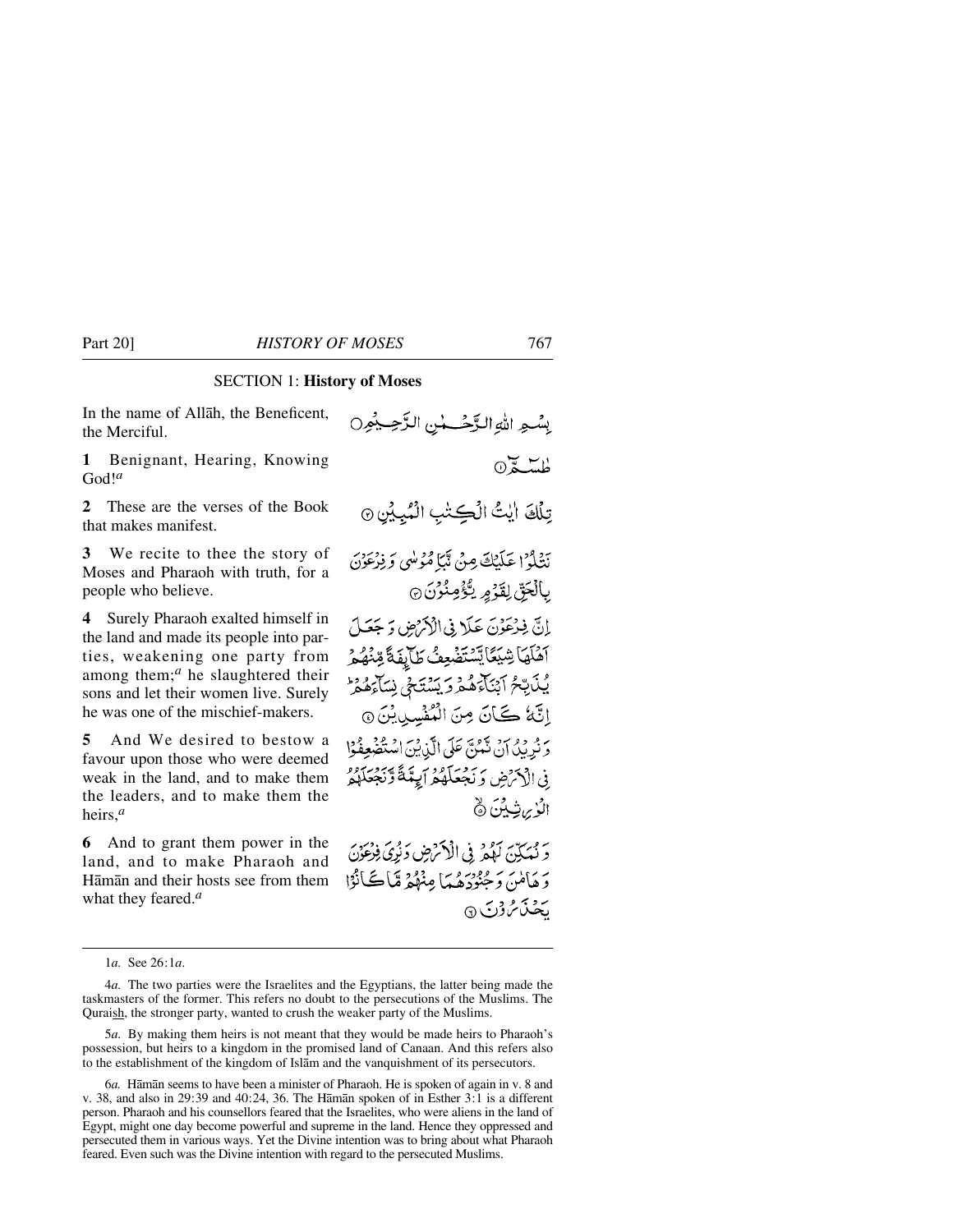**7** And We revealed to Moses' mother, saying: Give him suck; then when thou fearest for him, cast him into the river and fear not, nor grieve; surely We shall bring him back to thee and make him one of the messengers.

**8** So Pharaoh's people took him up that he might be an enemy and a grief for them.*<sup>a</sup>* Surely Pharaoh and Håmån and their hosts were wrongdoers.

**9** And Pharaoh's wife said: A refreshment of the eye to me and to thee — slay him not; maybe he will be useful to us, or we may take him for a son. And they perceived not.

**10** And the heart of Moses' mother was free (from anxiety).*<sup>a</sup>* She would almost have disclosed it, had We not strengthened her heart, so that she might be of the believers.

**11** And she said to his sister: Follow him up. So she watched him from a distance, while they perceived not.

**12** And We did not allow him to suck before, so she said: Shall I point out to you the people of a house who will bring him up for you, and they will wish him well?

**13** So We gave him back to his mother that her eye might be refreshed, and that she might not grieve, and that she might know that وَ آدْ حَيْنَآ إِلَىٰٓ أُمِّهِ مُؤْمَنَىٰٓ أَنْ أَدْخِيعِيكِ ۚ فَإِذَاخِفَتِ عَلَيْهِ فَأَلْقِيَهِ فِي الْيَمِّ دَلاَ تَخَانِيْ دَلَا تَحْذَنِيْ ۚ إِيَّا بِٱدْدُهُ إِلَيْكِ وَجَاعِلُوْهُ مِنَ الْمُرْسَلِيْنَ ۞ فَأَلْتَقَطَّةَ أَلْ فِيهْ يَحْوَنَ لِيَكُونَ لَهُمْ عَلَىٰٓؤٌا وَّجَيْزَ نَا ۖ إِنَّ فِيهِ عَوْنَ دَ هَيَا مُنَ ر وو*ڊومي*اڪائڙاخط پٽن۞ دَ قَالَتِ امْرَأَتُ فِيرْعَوْنَ قُدَّتُ عَلَيْنِ لِّيْ جَرَاجَةً لَلْ تَقْشَلُوْهُ بِيَّعْصَلَهِي أَنْ تَبْغَضَنَّا آَدَ نَتَيْخِذَكَ وَكَيْبًا وَّهُمْ لَا بَشْعُرُوْدَ ﴾ دَ أَصْبَحَ فُؤَادُ أَمَّرْ مُؤْلِبِي فَبِرِيَّ ۖ إِنِّ كَادَتْ لَتَّبْلِيِّي بِهِ لَوْلاَ آنْ رَّبَطْنَاعَلَى قَلْبِهَا لِتَكُوْنَ مِنَ الْمُؤْمِنِيْنَ ۞ وَ تَأَلَّتُ لِأَخْتِهِ تُصَّبُهِ ۖ فَقَدْ الْمَعَارِثَ بِ عَنْ جُنُبَ وَّهُمْ لَا يَشْعُرُوْنَ ۞ وَحَرَّمْنَا عَلَيْهِ الْمَرَاضِعَ مِنْ قَبْلُ نَقَالَتْ هَلْ آدُلُّكُمْ عَلَى آهُلِي بَيْتٍ بَّلْفُلُوْنَ الْكُمْ وَهُمْرِلَةُ نَصِحُوْنَ مَرْدَدْنَهُ إِلَى أُمِّهِ كَيْ تَقَدَّ عَيْنُهَا وَلَا تَحْزَنَ وَلِتَغْلَّعَهُ أَنَّ دَعْبِكَ اللَّهِ

<sup>8</sup>*a.* It was not the object of Pharaoh's people that the child should be their enemy, but this ultimately happened. *Låm* ("that") used in this sense is called *låm al-'åqibah*.

<sup>10</sup>*a.* Her heart became free from anxiety on account of the assurance which she had received through Divine revelation; the words that follow show that her heart had been strengthened with patience, so it cannot be said to have become devoid of patience. In fact, *f årigh* often, used elliptically, signifies *free from care* or *anxiety* or *disquietude* (LL).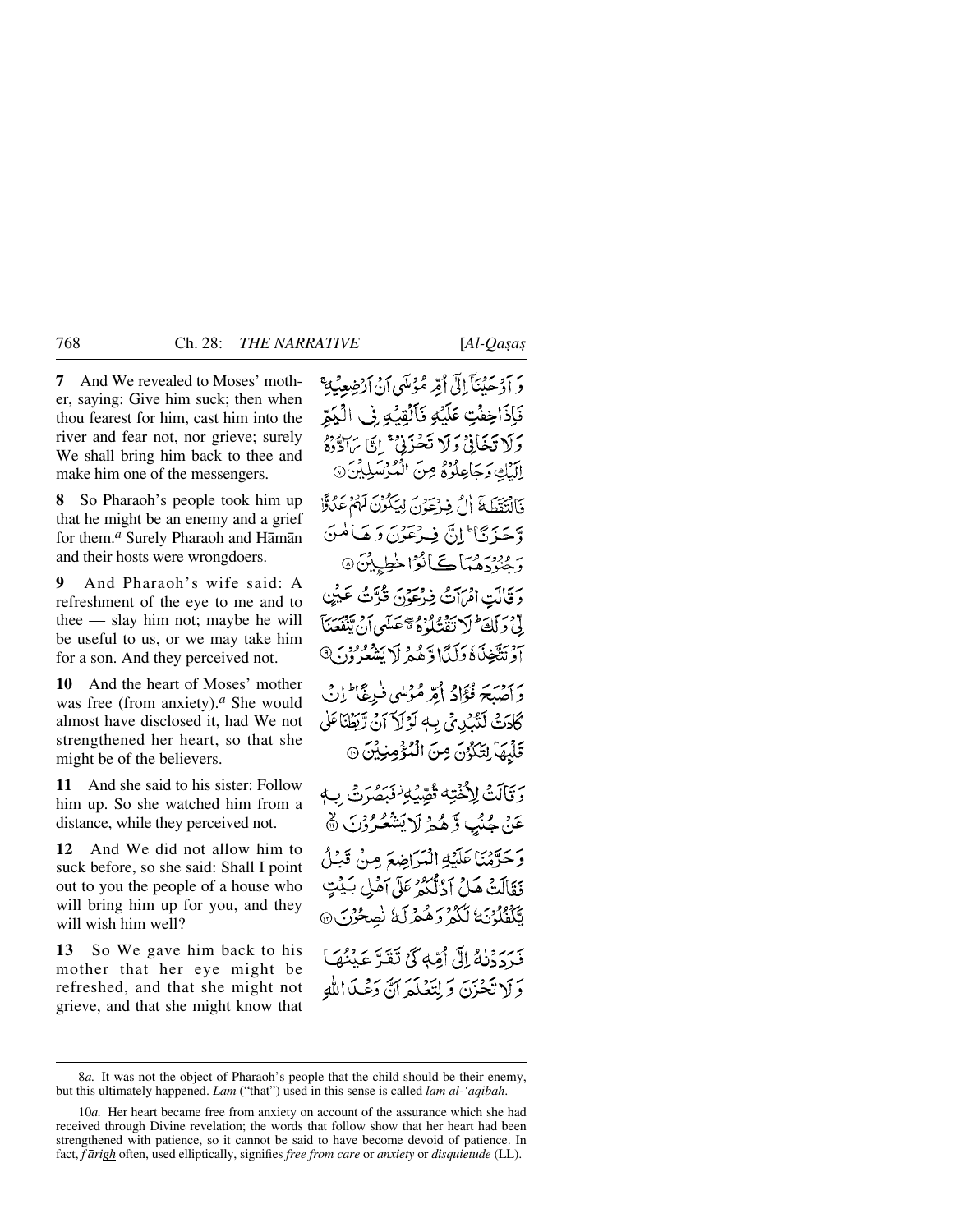the promise of Allåh is true. But جَةٌ وَلَكِيَّ أَڪَنْزَهُمْ لَا يَغْلَمُوْنَ ﴾ most of them know not.*<sup>a</sup>*

#### SECTION 2: **History of Moses**

**14** And when he attained his maturity and became full-grown, We granted him wisdom and knowledge. And thus do We reward those who do good (to others).

**15** And he went into the city at a time of carelessness on the part of its people, so he found therein two men fighting — one being of his party and the other of his foes; and he who was of his party cried out to him for help against him who was of his enemies, so Moses struck him with his fist and killed him. He said: This is on account of the devil's doing; surely he is an enemy, openly leading astray.*<sup>a</sup>*

**16** He said: My Lord, surely I have done harm to myself, so do Thou protect me; so He protected him.*<sup>a</sup>* Surely He is the Forgiving, the Merciful.

**17** He said: My Lord, because Thou hast bestowed a favour on me, I shall never be a backer of the guilty.

وَ دَخَلَ الْمَدِينَةَ عَلَى حِينٍ غَفْلَةِ قِينِ آهَلِهَا فَوَجَدَ فِيْهَا يَهْ جُلَيْنِ يَقْتَتِلِنَّ هٰذَا مِنْ شِيْعَتِهِ وَهٰذَا صِنْ عَلَٰرِّمَ ۚ فَاسْتَغَاثَهُ الَّذِى صِنَ شِيْعَتِهِ عَلَى الَّذِيِّ مِنْ عَلَيْهِ ۚ فَوَكَذَهُ مُؤْلِبِي فَقَضِي عَلَيْبِةُ قَالَ هٰذَا صِنْ عَمَلِ الشَّيْطْنِ ۖ إِنَّ ۚ عَلَٰوٌ مُّضِلٌّ ڦئب ڀٽڻ @ قَالَ مَ بِّ إِنِّ ظَلَمْتُ نَفْسِي نَاغُفِرْ لِيْ فَعَفَرِلَهُ إِنَّهُ هُوَ الْعَفُوْرُ الرَّحِيْمُ @ قَالَ سَ بِّ بِيمَا ٱنْعَيْثَ عَبَاسَ فَلَنَّ أَكْوُنَ ظَهِيْدًا لِّلْمُجْرِمِيْنَ ۞

16*a*. Moses' prayer is not evidence of his being guilty, for the words *zalamtu nafsi* mean *I have caused detriment to myself*, the primary significance of *zulm* being *naqs* (T), or *making to suffer loss* or *detriment* (LL), and this is the meaning adopted in 7:160 and

<sup>13</sup>*a.* The reference is clearly to the opponents of the Holy Prophet, who did not know that the promise of Allåh, as given to the faithful, would prove true.

<sup>15</sup>*a.* The word "this", in Moses' statement, refers to the punishment which he had given to the Egyptian, the meaning being that it was on account of his devilish deed that the Egyptian had been so punished. The Rabbinical explanation of Exod. 2:12, which mentions Moses' slaying the Egyptian, is that the Egyptian merited death "because he had forced an Israelitish woman to commit adultery with him" (Jewish En., vol. ix, p. 48). The Qur'ån does not name the offence, but there is no doubt that it calls his offence *a devilish deed*. For the meaning of *ghafr*, see 2:286*a*. V. 17 shows clearly that Moses did not consider himself as one who had done an unjust deed or helped a guilty person. See also 26:14*a*.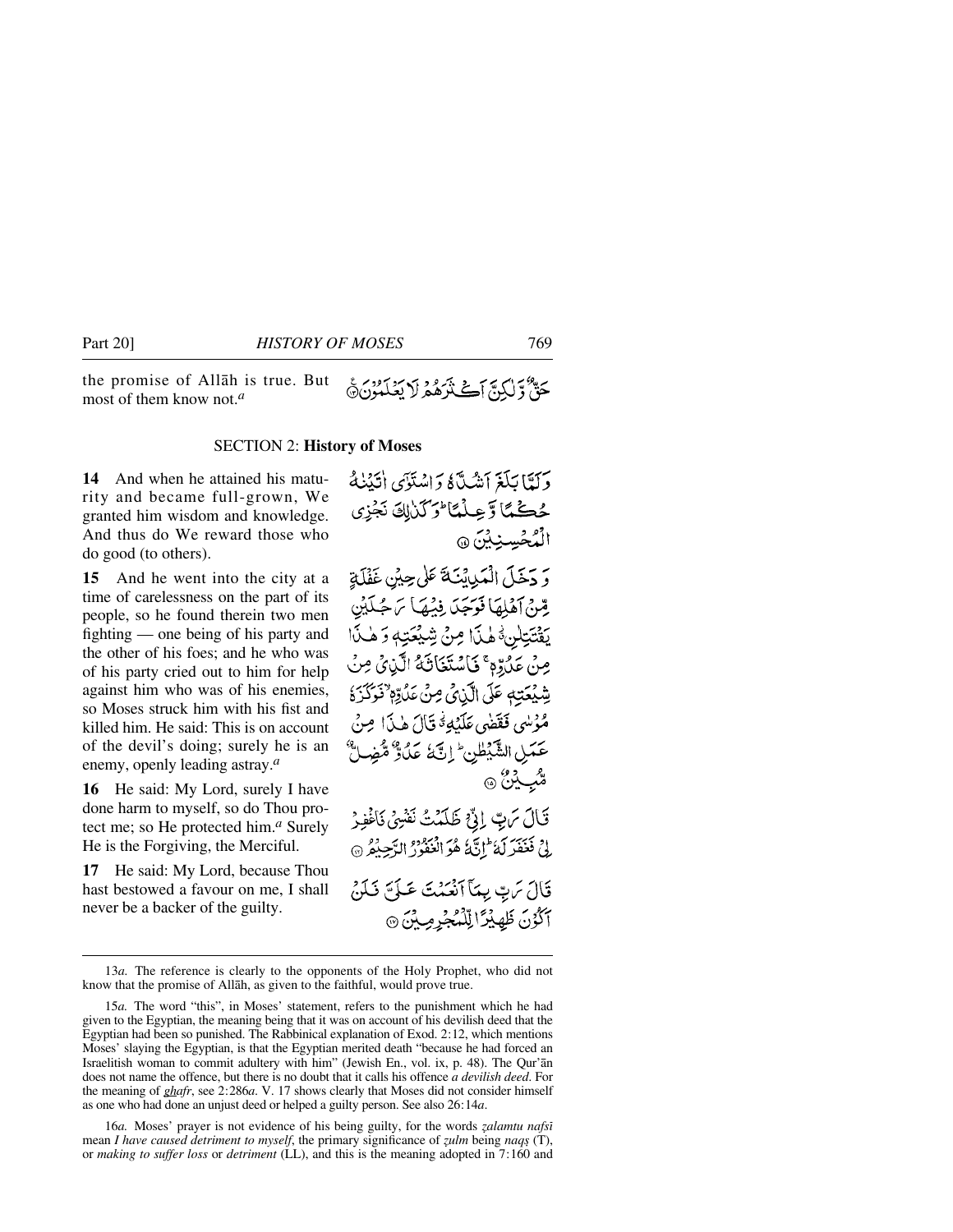**18** And he was in the city, fearing, awaiting, when lo, he who had asked his assistance the day before was crying out to him for help. Moses said to him: Thou art surely one erring manifestly.*<sup>a</sup>*

**19** So when he desired to seize him who was an enemy to them both, he said: O Moses, dost thou intend to kill me as thou didst kill a person yesterday? Thou only desirest to be a tyrant in the land, and thou desirest not to be of those who act aright.

**20** And a man came running from the remotest part of the city. He said: O Moses, the chiefs are consulting together to slay thee, so depart (at once); surely I am of those who wish thee well.

**21** So he went forth therefrom, fearing, awaiting. He said: My Lord, deliver me from the iniquitous people.

# SECTION 3: **History of Moses**

**22** And when he turned his face towards Midian, he said: Maybe my Lord will guide me in the right path.

**23** And when he came to the water of Midian, he found there a group of men watering, and he found besides them two women keeping back (their flocks). He said: What is the matter with you? They said: We cannot water until the shepherds take away

فَأَصْبَحَ فِي الْمَكِدِينَةِ خَآيِفًا تَتَتَرَقَّبُ فَإِذَا الَّذِي اسْتَنْصَرَةُ بِأَلْأَمْسِ بَسْتَصْرِخُهُٔ لِمَحْلاَلَ لَهُٔ مُّؤْسَى إِنَّكَ لَغَوِيٌّ مُثْبِكِنٌ ۞ فَلَمَّآ آنْ آمَادَ آنْ يَّبْطِشَ بِالَّذِيْ مُوَعَدُوٌّ أَهْمَا ٌ فَالَ يَمُوْسَى أَثَرِيْدُ

أَنْ تَقْتُلُّنِي كَمَا قَتَلُتَ نَفْسًا بِالْأَهْسِ مَنْ اِنْ تُرِيْبُ اِلْآَ َنْ تَكُوْنَ حَتَابًا فِي الْأَنْرَضِ وَ مَا تُدِيْدُ أَنْ تَكُوْنَ مِنَ الْمُصْلِحِينَ ۞ وَ جَآءَ سَهجُلٌّ مِّنْ أَقْصَاْ الْمَيْدِ، يَبَةِ يَسْمَىٰ قَالَ يَكْوُسَى إِنَّ الْمَكَلاَ يَأْتَبِعُرُوْنَ بِكَ لِيَقْتُلُوْكَ فَاخْرُجْ إِنَّىٌ لَكَ مِنَ النَّصِحِبِينَ۞ فَخَرَجَ مِنْهَا خَالِقًا يَتَرَتَّبُ قَالَ رَبَّ نَجِّنُ مِنَ الْقَرُوِ الطَّٰلِيِينَ ﴾

وَلَتَبَاتَوَجَّهَ تِلْقَاءَ مَدْيَنَ قَالَ عَلَيْهِ تَرَبَّىَ أَنَّ يَّهْدِيَنِيُّ سَوَاءَ السَّبِيْلِ ۞ رسما و بر به برابر بربر بربرد.<br>د لېگا د برد ماء مېلين د جلاتله أَهَّيَّةً مِّنَ النَّاسِ يَسْقُوْنَ هُ وَدَجَلَ مِنْ دُوْنِهِمُ اصْبَرَآتَ تَذْوُدْنِ ۚ قَالَ مَاخَطْئِكُمَا ۚ قَالَتَا لَا نَسْقِي حَتَّى يُصْدِينَ الرِّعَاءِ عَقْرَ أَبُوْنَ

<sup>18:33.</sup> *Zalama-hū* also signifies he imposed upon him a burden that was above his power or *ability*. The meaning here is that he had risked his own life in giving help to another.

<sup>18</sup>*a.* Moses had helped the man on the first occasion because he was oppressed, but now this very man was oppressing another. Therefore he refused to help him.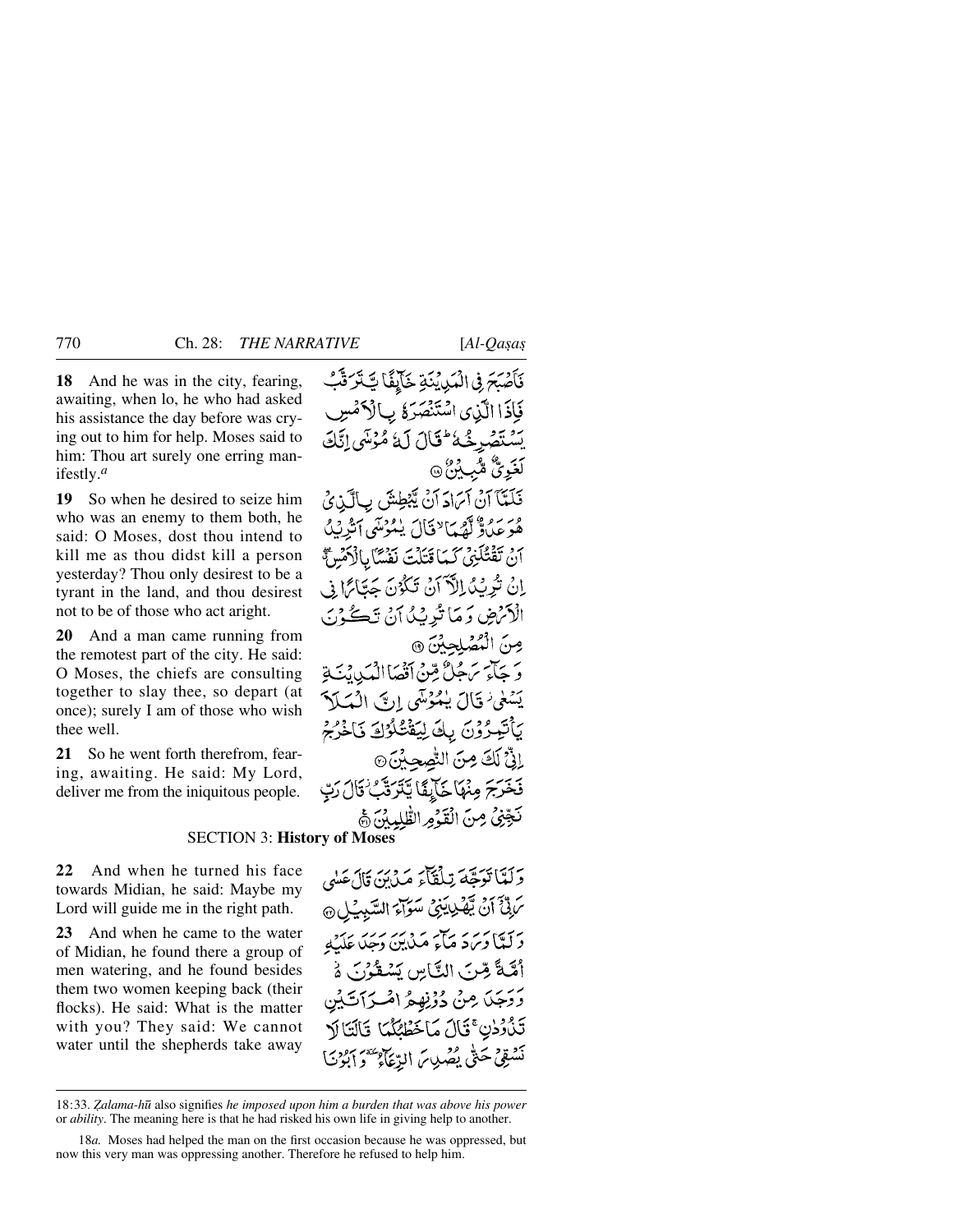(their sheep) from the water; and our father is a very old man.

**24** So he watered (their sheep) for them, then went back to the shade, and said: My Lord, I stand in need of whatever good Thou mayest send to me.

**25** Then one of the two women came to him walking bashfully. She said: My father <sup>*a*</sup> invites thee that he may reward thee for having watered for us. So when he came to him and related to him the story, he said: Fear not, thou art secure from the iniquitous people.

**26** One of them said: O my father, employ him; surely the best of those that thou canst employ is the strong, the faithful one.

**27** He said: I desire to marry one of these two daughters of mine to thee on condition that thou serve me for eight years; but, if thou complete ten, it will be of thy own free will, and I wish not to be hard on thee. If Allåh please, thou wilt find me one of the righteous.*<sup>a</sup>*

فَسَقَى لَهُمَا تُكَّرَ تَوَلَّىٰ إِلَى الظِّلِّ فَقَالَ رَبِّ إِنِّ لِمَا آَنْزَلْتَ إِلَىٰ مِنْ خَيْرٍ نَقِيْرُنَ .<br>فَجَأْءَتُهُ إِحْدا بِهُمَاتَنْشِيُ عَلَى اسْتِحْيَاتٍ قَالَتْ إِنَّ أَبِيٌ بَدُعُوْكَ لِيَعْزِيَكَ آخِرَهَا سَقَيْتَ لَنَا لَمَلَتَا جَآءَهُ وَقَعَ لَهَ عَلَيْهِ الْقَصَصَ ٌ قَالَ لَا تَخَفُّ تَقْوَيْتُ مِنَ الْقَرْمِ الظُّلْمِيْنَ® قَالَتْ إِحْلُاهُمَا يَأْبَتِ اسْتَأْجِرُهُ اِنَّ خَيْرَ مَنِ اسْتَأْجَرْتَ الْقَوِيُّ الْآمِيْنُ® قَالَ إِنَّيَّ أَرْبُدُ آنُ أَنْكِحَكَ إِحْكَ ابْنَتَيَّ هٰتَيْنِ عَلَى آنْ تَأْجُرَنِي شَلْنِيَ حِجَجٍ ۚ نَإِنَّ ٱتَّمَمُتَ عَشْرًا نَمِنَّ

عِنْدِاكَ ۚ وَ مَآ أَيْرَيْدُ أَنْ أَنثُقَّ عَلَيْهِ سَتَجِلُّلِيَّ إِنْ شَآءَ اللَّهُ مِنَ الصَّلِحِيَّ

شَيْخٌ كَبِيْرُكَ

<sup>25</sup>*a.* According to Exod. 2:18, the old man was Reuel, but in Exod. 3:1 he is called Jethro and he is said to have had seven daughters. The Qur'ån does not state how many daughters the man had; it only speaks of two of them being in charge of their father's flock. Hence the alleged confusion of this story with that of Laban's two daughters is itself due to a confusion. The commentators say this man was Shu'aib, and Shu'aib is mentioned by the name of Jethro in the Bible.

<sup>27</sup>*a.* Christian critical opinion discovers here another confusion. Because Jacob had made an agreement with Laban to serve him for seven years as a condition of marrying one of his daughters (Gen. 29:18), it is alleged that this fact must have been present in the Prophet's mind in a confused state, giving rise to the story relating to Moses' serving Jethro for eight or ten years. According to Rabbinical accounts, Moses lived with Jethro for ten years, which corroborates the Quranic story in substance (see *Jewish En.*), and there is nothing improbable in the circumstance that he may have served him during that period and married one of his daughters. But what is stated here has really a deeper significance beneath it. In Moses' stay at Midian for ten years, there is a prophetical reference to the ten years of the Prophet's life at Madinah. The mention of eight years has another underlying significance, for it was after eight years that the Prophet came back to Makkah as a conqueror, a clear reference to which is contained further on in v. 85: *He Who has made the Qur'ån binding on thee will surely bring thee back to the Place of*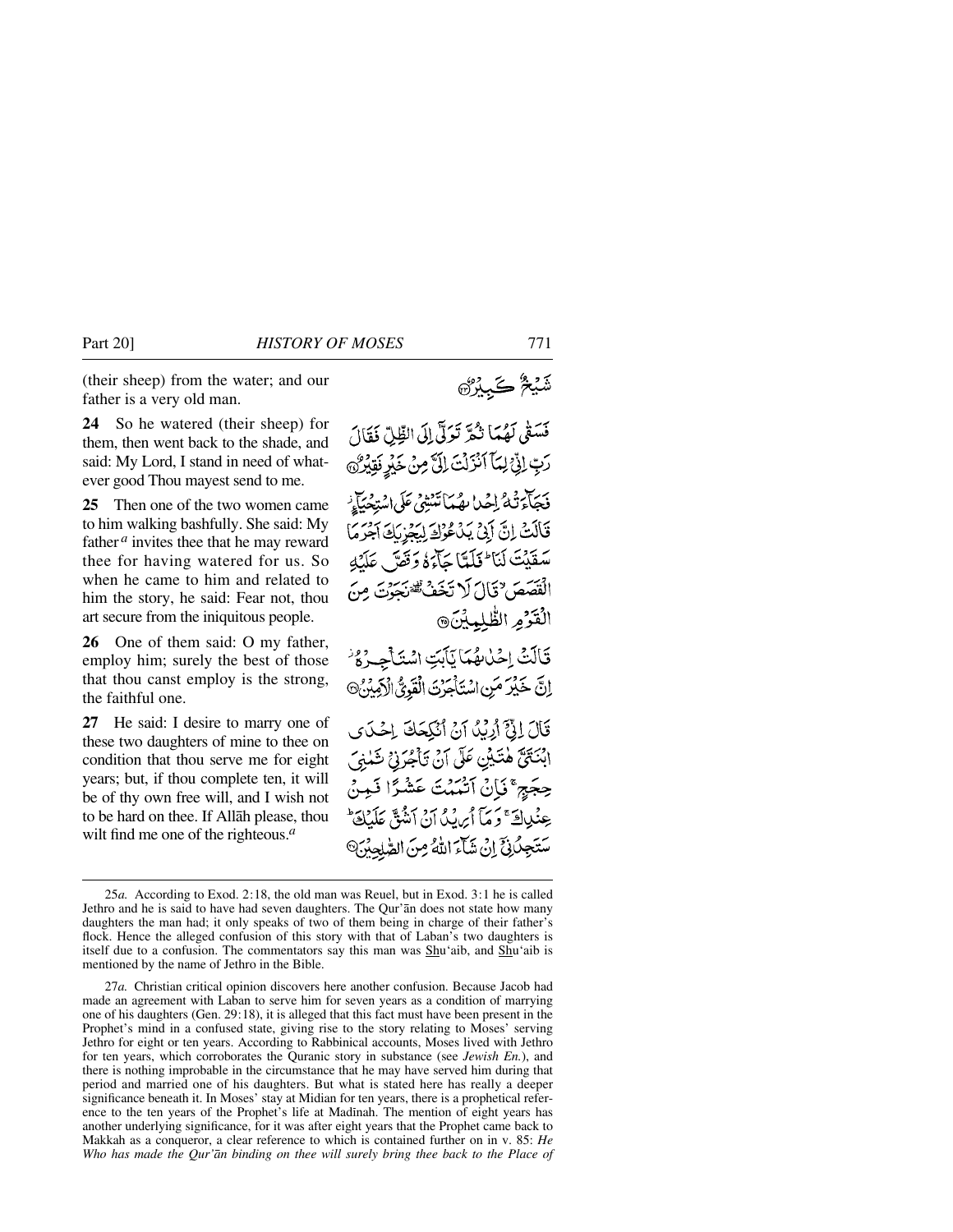**28** He said: That is (agreed) between me and thee; whichever of the two terms I fulfil, there will be no injustice to me; and Allåh is surety over what we say.

قَالَ ذٰلِكَ بَيْنِيٌّ وَبَيْنَكَ أَيَّهَا الْإِجَلَيْن تَضَيِّتُ فَبَلَا عُدُوَانَ عَلَيٌّ ۖ وَ اللَّهُ عَلَىٰ مَا نَقْرُلُ دَڪِنَا ُ هَا

### SECTION 4: **History of Moses**

**29** Then when Moses had completed the term, and was travelling with his family, he perceived a fire on the side of the mountain. He said to his family: Wait, I see a fire; maybe I will bring to you from it some news or a brand of fire, so that you may warm yourselves.

**30** And when he came to it, he was called from the right side of the valley in the blessed spot of the bush: O Moses, surely I am Allåh, the Lord of the worlds:

**31** And cast down thy rod. So when he saw it in motion as if it were a serpent, he turned away retreating, and looked not back. O Moses, come forward and fear not; surely thou art of those who are secure.

**32** Insert thy hand into thy bosom, it will come forth white without evil, and remain calm in fear. These two are two arguments from thy Lord to

فَلَمَّا قَضَى مُؤْسَى الْأَجَلَ دَسَارَ بِأَهْلِهَ انَسَ مِنْ جَانِبِ الطُّوْسِ نَائِرًا ۚ قَالَ لِأَهْلِهِ امْكُثْرَ الِنَّ انْسَتُ نَائِمَ الْعَلَىّ اتِيْكُمْ مِّنْهَا بِخَبَرٍ أَوْجَدْوَةٍ مِّنَ النَّابِرِ لَعَلَّكْمُ تَصۡطَلُوْنَ۞ فَلَعَّآ ٱتَّٰهَآ نُؤُدِيَ مِنۡ شَاطِحُ الْبِوَادِ الْأَيْسَنِ فِي الْبُقْعَةِ الْمُبْرَكَةِ مِنَ الشَّجَرَةِ آَنَ يُّمُوُسَى إِنَّ آنَا اللَّهُ مَّ بُّ الْعٰلَيِيْنَ ثَ دَ أَنْ آنُقٍ عَصَالَةٌ فَيَلَتَارَاهَا تَفَيَّتَرَ ۖ كَأَنَّهَا جَآنٌّ وَلَّى مُـٰ بِرَاوَّلَهُ بِمَقْبٍ ۖ يُمُرْسَى آَثْبِيلُ وَ لَا تَخَفُّْ " إِنَّكَ مِنَ الْأَمِينِينَ ۞ اسْلُكْ يَكَاكَ فِي جَيْبِكَ تَخْرَجَ بِيْفَ مِنْ غَيْرِ سُوِّءٍ وَ اضْهُمْ إِلَيْكَ جَنَاجَكَ مِنَ الرَّهْبِ فَيْأَنِكَ بُرُهَانِنِ مِنْ

*Return*. This occurred exactly eight years after his Flight. That such is the real significance of relating this narrative is made clear by the Qur'ån itself further on in v. 45, where the Prophet is thus addressed: *And thou wast not dwelling among the people of Midian, reciting to them Our messages*. It is, as it were, to say that it was Moses that lived among the people of Midian, but his episode really conveys the news of what will happen to thee.

It may be added here that Moses was paid his wages, and the condition of his staying in Midian for eight or ten years was as much in his own interest as in the interest of Jethro, for as the Bible narrative shows, Pharaoh had died by the time that Moses' stay in Midian had come to an end.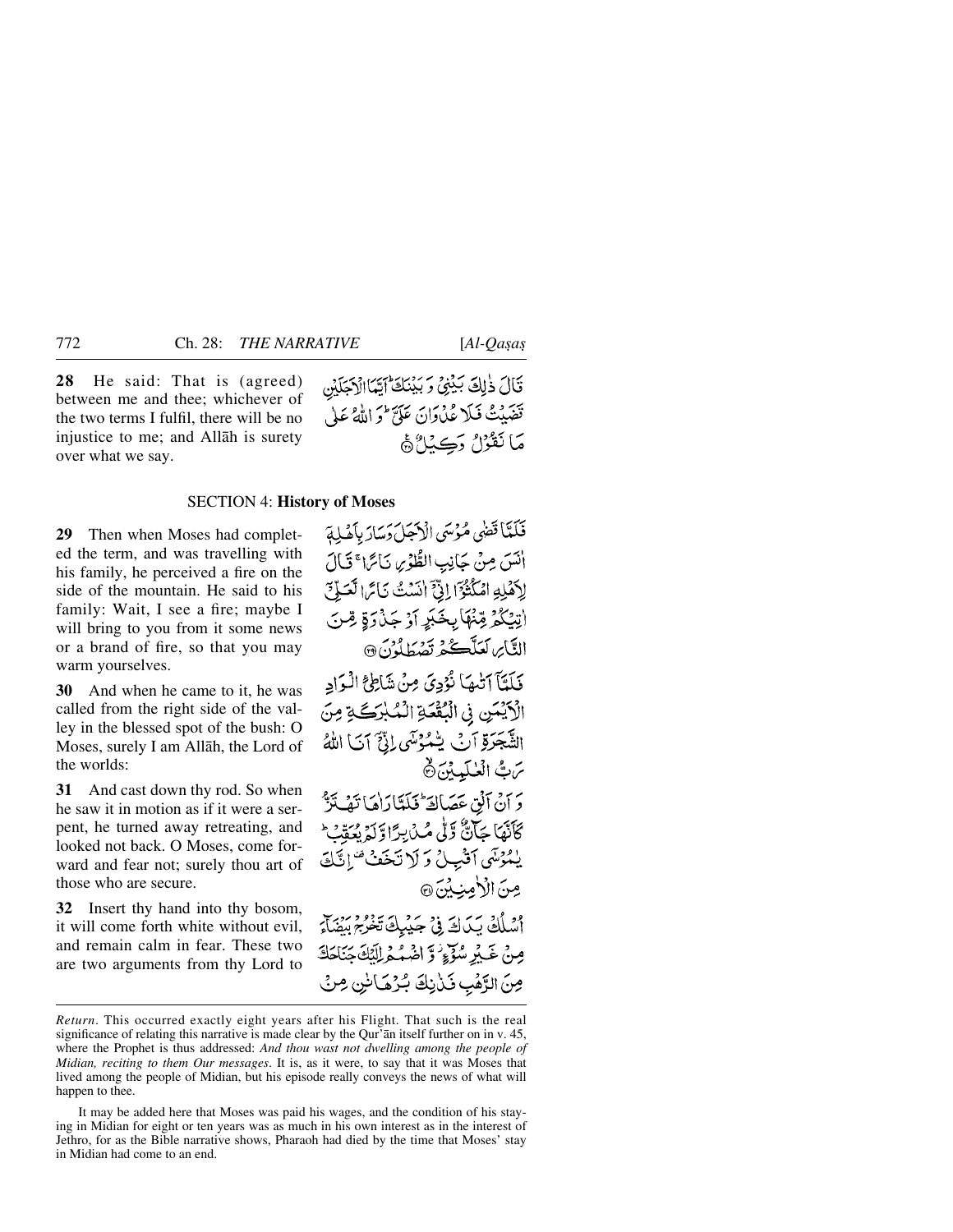Pharaoh and his chiefs. Surely they are a transgressing people.*<sup>a</sup>*

**33** He said: My Lord, I killed one of them, so I fear lest they slay me.

**34** And my brother, Aaron, he is more eloquent in speech than I, so send him with me as a helper to confirm me. Surely I fear that they would reject me.

**35** He said: We will strengthen thine arm with thy brother, and We will give you both an authority, so that they shall not reach you.*<sup>a</sup>* With Our signs, you two and those who follow you, will triumph.

**36** So when Moses came to them with Our clear signs, they said: This is nothing but forged enchantment, and we never heard of it among our fathers of old!

**37** And Moses said: My Lord knows best who comes with guidance from Him, and whose shall be the good end of the abode. Surely the wrongdoers will not be successful.

**38** And Pharaoh said: O chiefs, I know no god for you besides myself; so kindle a fire for me, O Håmån, on (bricks of) clay, then prepare for me a lofty building, so that I may obtain knowledge of Moses' God, and surely I think him a liar.*<sup>a</sup>*

دَّتِكَ إِلَىٰ فِيرْعَوْنَ وَ مَلَاثِمٍ إِنَّهُكُمْ كَانُوْاتَوْمًا نُسِقِيْنَ ۞ قَالَ مَاتٍ إِنِّي قَتَلَتُ مِنْهُمْ نَفْسَتَ فَأَخَاثُ أَنْ تَقْتُلُونِ حَ وَ أَنِتْيَ هُدُوْنٌ هُوَ أَفْصَحُ مِنِّيَ لِسَانًا فَأَيْرَ سِلْمَهُ مَعِيَ رِدۡمَ يَّصۡكِ بِّا قُبۡوَمَ ٰ ادۡنَّ آخَانُ آنُ يُنْكَنِّ بُرُنِ ۞ قَالَ سَنَتْنُلَّ عَضُدَاكَ بِأَخِيْكَ رَ نَجْعَلُ لَكُمَا سُلْطِئًا فَبِلَا يَصِلُوْنَ الَّذِكْمُاَ ۚ بِالْيِتِنَآ ۚ أَنْتُمَا دَمَنِ اتَّبَعَكُمَا الغلبون ١ فَلَتَا جَاءَهُمْ مُّؤْسٰى بِايٰتِنَا بَيِّنٰتٍ قَالَوْا مَا هٰذَآ الاَّبِسِحْيُّ مُّفْتَزَى دَّمَا سَبِّعْنَا بِهْنَا فِيَ ابْتَابِنَا الْأَوَّلِيْنَ @ دَ قَالَ مُهْشَى رَبِّيٌّ أَعْبَلَهُ بِيَينَ جَأَبَرَ بِالْهُمَٰلِي مِنْ عِنْدِيهِ وَ مَنْ تَكْوُنُ لَهُ عَبَاقِبَةٌ الِدَّارِ السَّائِعُ كَلَّ يُفْلِحُ الطَّلِمُوْنَ ۞ دَ قَالَ فِيرْعَوْنُ يَأْتِّهَاْ أَنْسَلَا مُسَأَ عَلِمۡتُ لَكُمۡرُ مِّنۡ اللّٰہِ غَیۡرِیٰۚ ۚ یَاۡوَٰٓئِیۡ بِيْنِ بِيْهَامُنْ عَلَى الطِّيْنِ فَأَجْعَلْ لِّي صَرْحًا تَعَلِّيَّ ٱطَّلِعُ إِلَى اِلٰهِ مُؤْسُو ٦ رَاتِيٌّ آدَظُتُّهُ مِنَ الْڪٰنِ بِيْنَ۞

<sup>32</sup>*a.* See 7:108*a*, 20:20*a*, 22*a*.

<sup>35</sup>*a.* The meaning is, so that they will not be able to injure you.

<sup>38</sup>*a.* Pharaoh mocks at the idea of the Lord of the heavens and the earth, and derisively commands one of his ministers to prepare bricks — such being the significance of *kindling a fire on clay* — and to erect a lofty building so that he may have a peep into the heavens to discover the Lord of the heavens and the earth.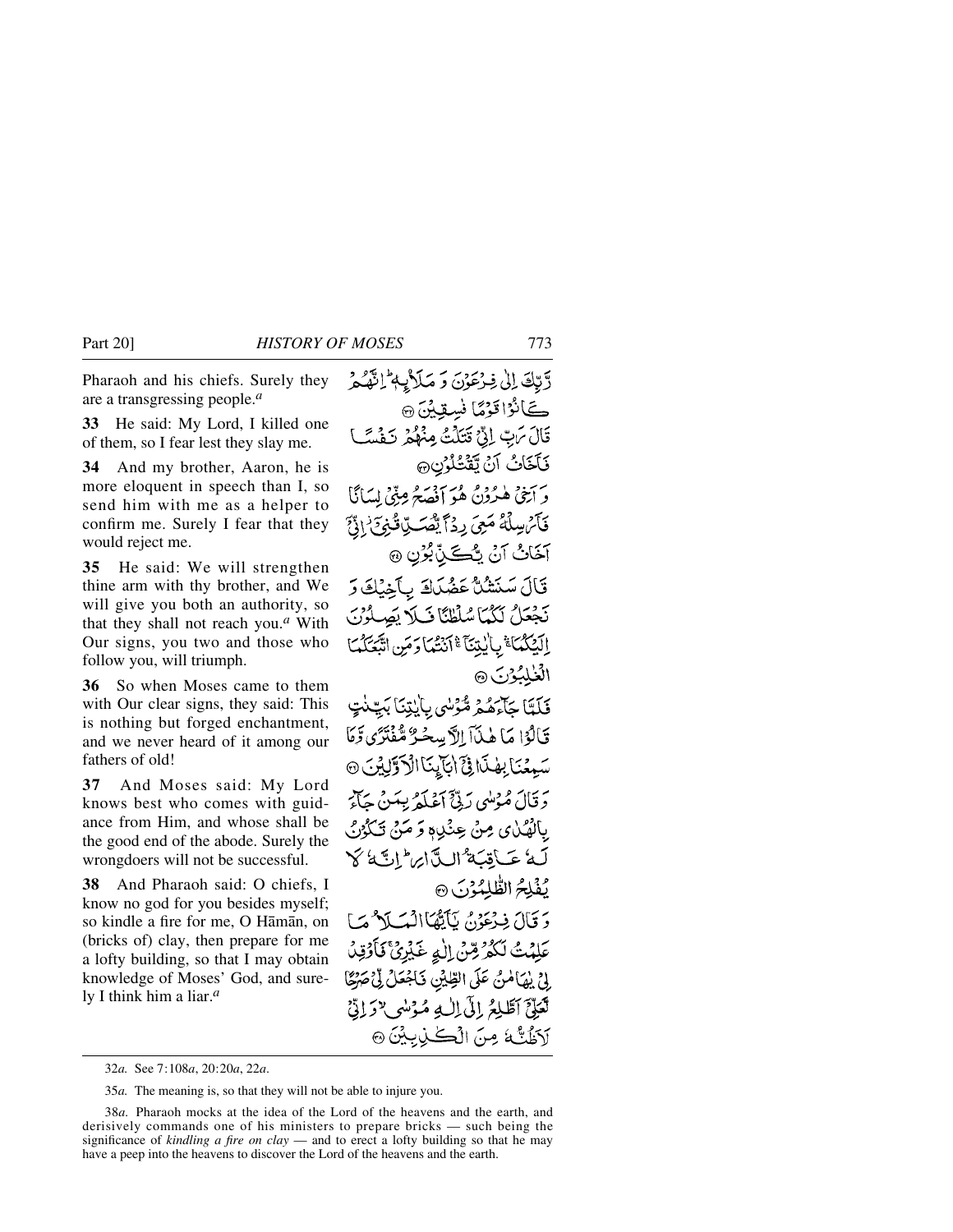**39** And he was unjustly proud in the land, he and his hosts, and they deemed that they would not be brought back to Us.

**40** So We caught hold of him and his hosts, then We cast them into the sea, and see what was the end of the iniquitous.

**41** And We made them leaders who call to the Fire, and on the day of Resurrection they will not be helped.*<sup>a</sup>*

**42** And We made a curse to follow them in this world, and on the day of Resurrection they will be hideous.

دَ اسْتَكَبَلَهُ هُوَ دَخْنُودُهُ فِي الْحَصْرَ صِ يغَيْدِ الْجَنَّ وَظَنَّوْاً اَنَّهُ مِّ اِلْبَيْتَ اكم يُؤْجَعُونَ ۞ فَأَخَذْنَكُ وَجُنُودَهُ فَنَبَذَنَّهُمْ فِى الْيَتِرَّ فَأَنْظُرْ كَيْفَ كَانَ عَاقِبَةٌ الطُّلِبِيْنَ @

د سنة وجه يه مع تين عُونَ إِلَى النَّابِرِ ۚ وَيَؤْمَرُ الْقِيْمَةِ لَا يَنْصَرُوْنَ@ دَ آتْبَعَنْهُمْ ۚ فِي هٰذِهِ اللَّهُ نِمَا لَعَبَ فَقَ وَ بَدْمَ الْقِيْمَةِ هُمْ مِّنَ الْمَقْبُوْجِيْنَ ۞

### SECTION 5: **A Prophet like Moses**

**43** And certainly We gave Moses the Book after We had destroyed the former generations — clear arguments for men and a guidance and a mercy, that they may be mindful.

**44** And thou wast not on the western side when We revealed to Moses the commandment, nor wast thou among those present;*<sup>a</sup>*

**45** But We raised up generations, then life became prolonged to them. And thou wast not dwelling among

وَلَقَدْ اٰتَيْنَا مُؤْسَى الْكِتْبَ مِنْ بَعْثَ مَآ أَهۡلَٰكُنَآ الۡقُرُوۡنَ الۡرُّدُوٰلَ بِمَصَآ بِيَرَ لِلنَّاسِ وَهُدًى وَّرَحْمَةُ تَعَلَّمُ بِتَنْ كَرْدُنَ @ وَمَاكُنْتَ بِجَانِبِ الْغَرْنِيِّ إِذْ قَصَيْتَا إِلَىٰ مُؤْسَى الْآمَنْرَ دَمَا كُنْتَ مِنَ الشَّهْدِينُ ۖ رَلَكِتَا اَنْتَأَنَا قُرُوْيًا فَتَطَاوَلَ عَلَيْهِمُ العُمْدُ ۚ وَمَا كُنْتَ تَأْوِيَّا فِيَّ أَهْلِ مَدْيَنَ

<sup>41</sup>*a.* Pharaoh is thus made a prototype of evil, and the opponents of the Holy Prophet are warned that by walking in Pharaoh's footsteps they will meet a similar fate.

<sup>44</sup>*a.* Moses' prophecy about the advent of the Prophet — of a *prophet like him* from among the Ishmaelites, the brethren of the Israelites — was so clear that one would think that the Prophet was there at the side of the mountain and Moses saw him with his own eyes. Hence the words, *thou wast not on the western side (of the mountain), nor wast thou among those present*. The opening words of the next verse show that a very long time had elapsed between these two prophets. The clear prophecy of Moses of the appearance of a prophet *like unto him* was fulfilled after about two thousand years, and yet none of the prophets who followed Moses one after another had ever claimed to be a *prophet like Moses*, not even Jesus Christ, the last of the line of the Israelite prophets.